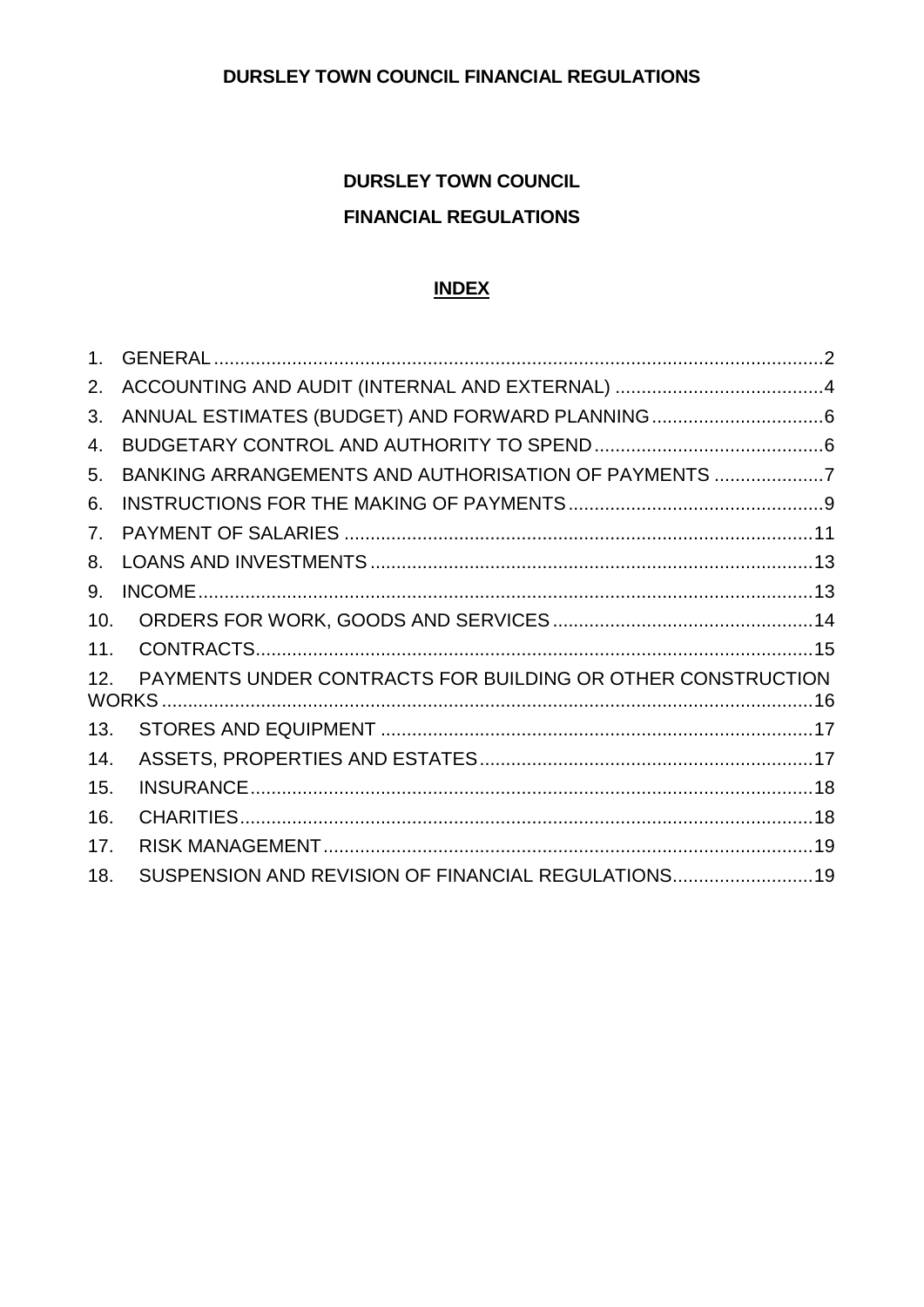These Financial Regulations were adopted by the Council at its Meeting held on 1<sup>st</sup> March 2016

## <span id="page-1-0"></span>**1. GENERAL**

- 1.1. These financial regulations govern the conduct of financial management by the council and may only be amended or varied by resolution of the council. Financial regulations are one of the council's three governing policy documents providing procedural guidance for members and officers. Financial regulations must be observed in conjunction with the council's standing orders and any individual financial regulations relating to contracts.
- 1.2. The council is responsible in law for ensuring that its financial management is adequate and effective and that the council has a sound system of internal control which facilitates the effective exercise of the council's functions, including arrangements for the management of risk.
- 1.3. The council's accounting control systems must include measures:
	- for the timely production of accounts;
	- that provide for the safe and efficient safeguarding of public money;
	- to prevent and detect inaccuracy and fraud; and
	- identifying the duties of officers.
- 1.4. These financial regulations demonstrate how the council meets these responsibilities and requirements.
- 1.5. At least once a year, prior to approving the Annual Governance Statement, the council must review the effectiveness of its system of internal control which shall be in accordance with proper practices.
- 1.6. A breach of these Regulations by an employee may result in disciplinary action.
- 1.7. Members of Council are expected to follow the instructions within these Regulations and not to entice employees to breach them. Failure to follow instructions within these Regulations brings the office of Councillor into disrepute.
- 1.8. The Clerk has been appointed as RFO for this council and these regulations will apply accordingly.
- 1.9. The RFO;
	- acts under the policy direction of the council;
	- administers the council's financial affairs in accordance with all Acts, Regulations and proper practices;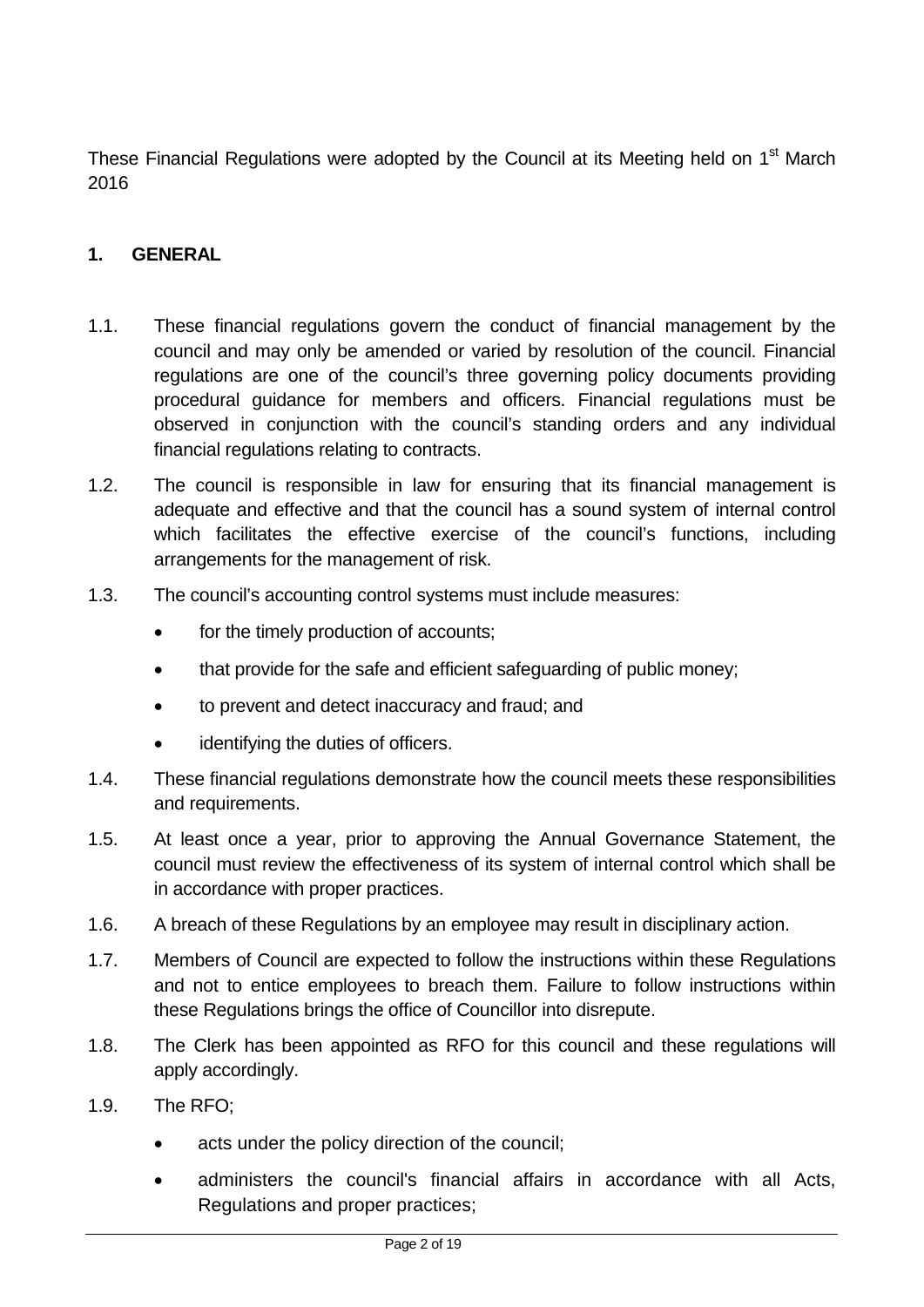- determines on behalf of the council its accounting records and accounting control systems;
- ensures the accounting control systems are observed;
- maintains the accounting records of the council up to date in accordance with proper practices;
- assists the council to secure economy, efficiency and effectiveness in the use of its resources; and
- produces financial management information as required by the council.
- 1.10. The accounting records determined by the RFO shall be sufficient to show and explain the council's transactions and to enable the RFO to ensure that any income and expenditure account and statement of balances, or record of receipts and payments and additional information, as the case may be, or management information prepared for the council from time to time comply with the Accounts and Audit Regulations<sup>[1](#page-2-0)</sup>.
- 1.11. The accounting records determined by the RFO shall in particular contain:
	- entries from day to day of all sums of money received and expended by the council and the matters to which the income and expenditure or receipts and payments account relate;
	- a record of the assets and liabilities of the council; and
	- wherever relevant, a record of the council's income and expenditure in relation to claims made, or to be made, for any contribution, grant or subsidy.
- 1.12. The accounting control systems determined by the RFO shall include:
	- procedures to ensure that the financial transactions of the council are recorded as soon as reasonably practicable and as accurately and reasonably as possible;
	- procedures to enable the prevention and detection of inaccuracies and fraud and the ability to reconstruct any lost records;
	- identification of the duties of officers dealing with financial transactions and division of responsibilities of those officers in relation to significant transactions;
	- procedures to ensure that uncollectable amounts, including any bad debts are not submitted to the council for approval to be written off except with the approval of the RFO and that the approvals are shown in the accounting records; and
	- measures to ensure that risk is properly managed.

<span id="page-2-0"></span> $1$  Accounts and Audit (England) Regulations 2015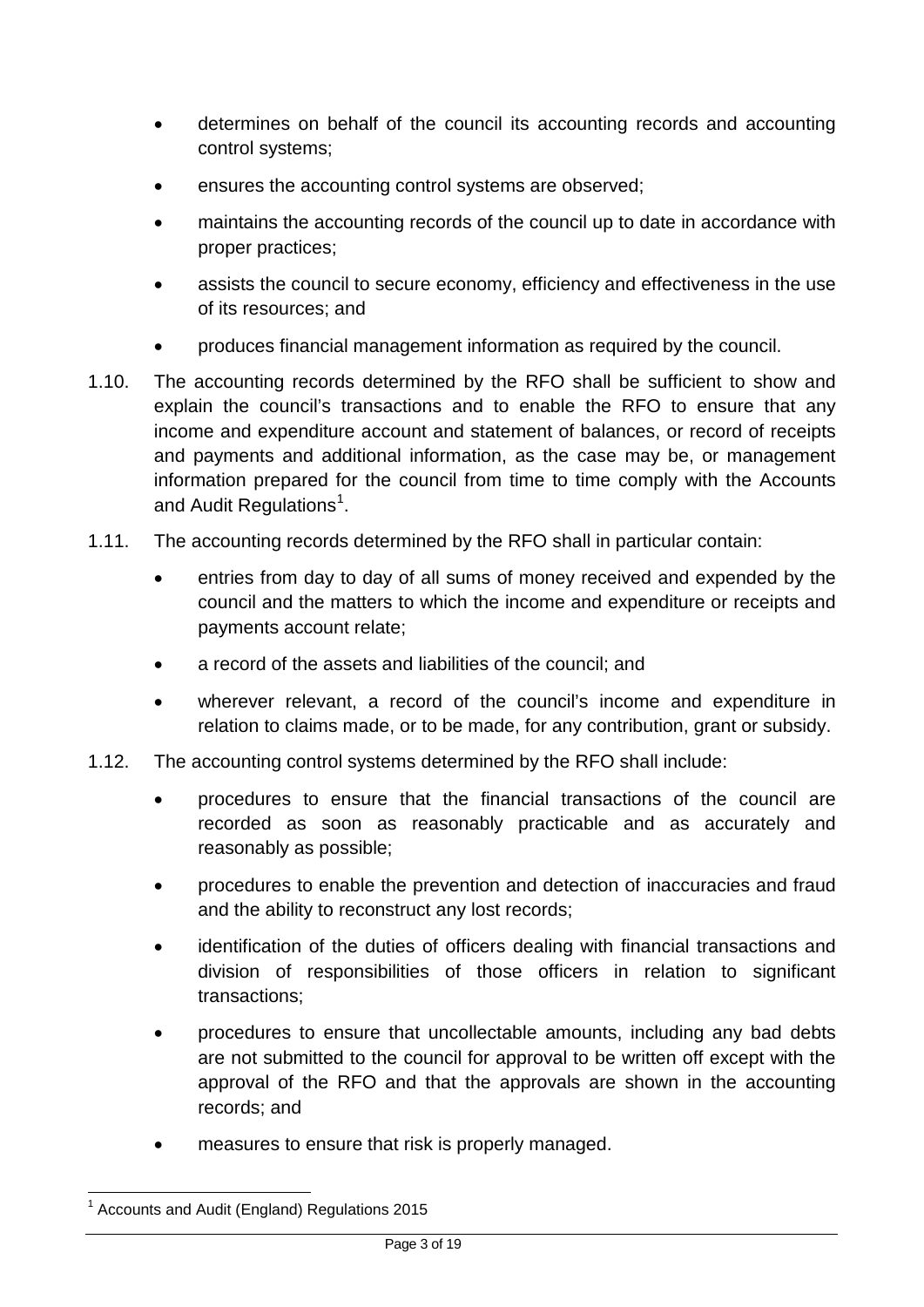- 1.13. The council is not empowered by these Regulations or otherwise to delegate certain specified decisions. In particular any decision regarding:
	- setting the final budget or the precept (Council Tax Requirement);
	- approving accounting statements;
	- approving an annual governance statement;
	- borrowing;
	- writing off bad debts;
	- declaring eligibility for the General Power of Competence; and
	- addressing recommendations in any report from the internal or external auditors,

shall be a matter for the full council only.

- 1.14. In addition the council must:
	- determine and keep under regular review the bank mandate for all council bank accounts;
	- approve any grants recommended by the Policy and Finance Committee or a single commitment in excess of £5,000; and
	- in respect of the annual salary for any employee have regard to recommendations about annual salaries of employees made by the relevant Committee in accordance with its terms of reference.
- 1.15. In these financial regulations, references to the Accounts and Audit Regulations or 'the regulations' shall mean the regulations issued under the provisions of section 27 of the Audit Commission Act 1998, or any superseding legislation, and then in force unless otherwise specified. **Change wording so it is general**

In these financial regulations the term 'proper practice' or 'proper practices' shall refer to guidance issued in *Governance and Accountability for Local Councils – a Practitioners' Guide (England)* issued by the Joint Practitioners Advisory Group (JPAG), available from the websites of NALC and the Society for Local Council Clerks (SLCC).

# <span id="page-3-0"></span>**2. ACCOUNTING AND AUDIT (INTERNAL AND EXTERNAL)**

2.1. All accounting procedures and financial records of the council shall be determined by the RFO in accordance with the Accounts and Audit Regulations, appropriate Guidance and proper practices.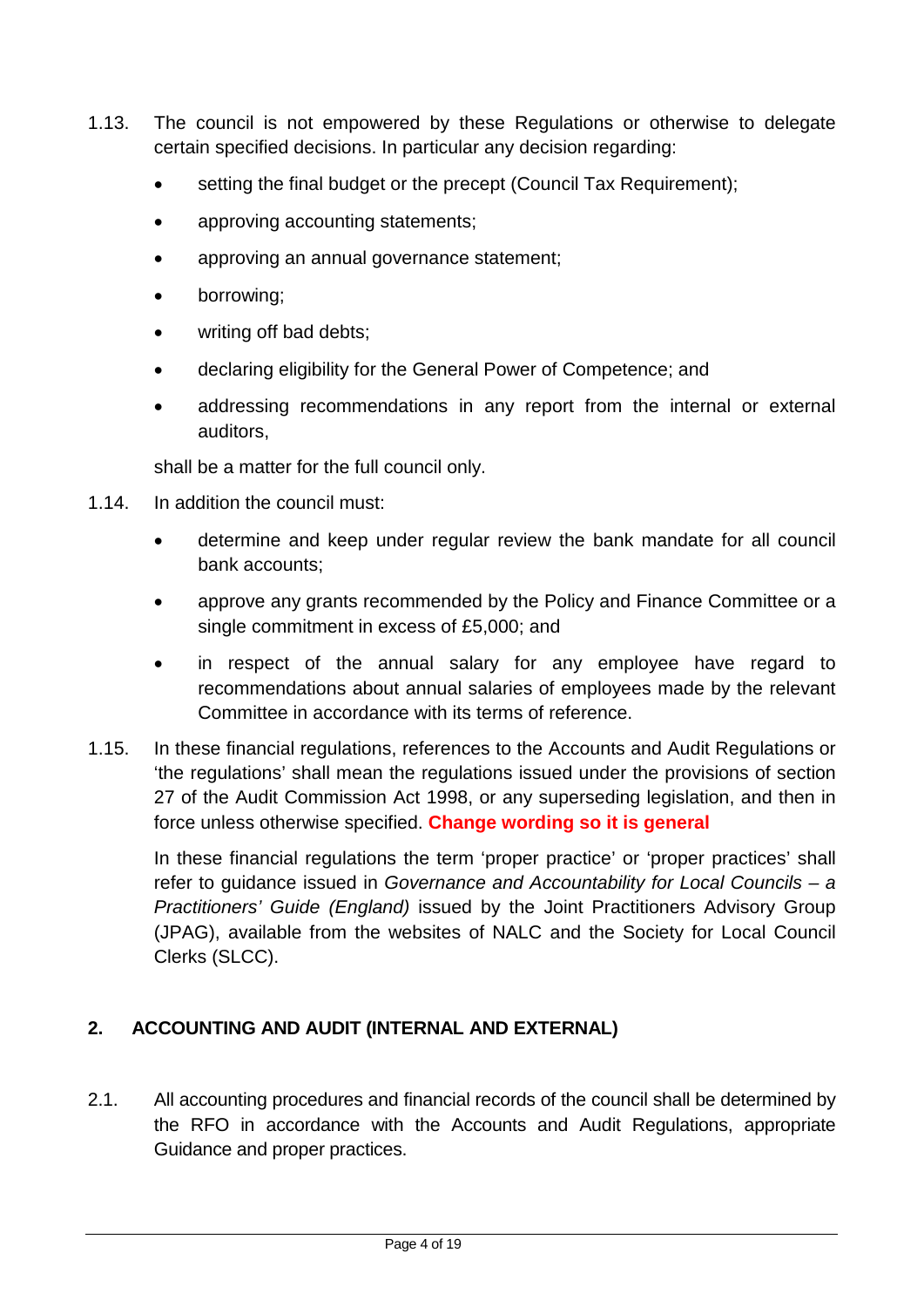- 2.2. On a regular basis, at least once in each quarter, and at each financial year end, a member other than the Mayor shall be appointed to verify bank reconciliations (for all accounts) produced by the RFO. The member shall sign the reconciliations and the original bank statements (or similar document) as evidence of verification. This activity shall on conclusion be reported, including any exceptions, to and noted by the Policy and Finance Committee.
- 2.3. The RFO shall complete the annual statement of accounts, annual report, and any related documents of the council contained in the Annual Return (as specified in proper practices) as soon as practicable after the end of the financial year and having certified the accounts shall submit them and report thereon to the council within the timescales set by the Accounts and Audit Regulations.
- 2.4. The council shall ensure that there is an adequate and effective system of internal audit of its accounting records, and of its system of internal control in accordance with proper practices. Any officer or member of the council shall make available such documents and records as appear to the council to be necessary for the purpose of the audit and shall, as directed by the council, supply the RFO, internal auditor, or external auditor with such information and explanation as the council considers necessary for that purpose.
- 2.5. The internal auditor shall be appointed by and shall carry out the work in relation to internal controls required by the council in accordance with proper practices.
- 2.6. The internal auditor shall:
	- be competent and independent of the financial operations of the council;
	- report to council in writing, or in person, on a regular basis with a minimum of one annual written report during each financial year;
	- to demonstrate competence, objectivity and independence, be free from any actual or perceived conflicts of interest, including those arising from family relationships; and
	- have no involvement in the financial decision making, management or control of the council.
- 2.7. Internal or external auditors may not under any circumstances:
	- perform any operational duties for the council;
	- initiate or approve accounting transactions; or
	- direct the activities of any council employee, except to the extent that such employees have been appropriately assigned to assist the internal auditor.
- 2.8. For the avoidance of doubt, in relation to internal audit the terms 'independent' and 'independence' shall have the same meaning as is described in proper practices.
- 2.9. The RFO shall make arrangements for the exercise of electors' rights in relation to the accounts including the opportunity to inspect the accounts, books, and vouchers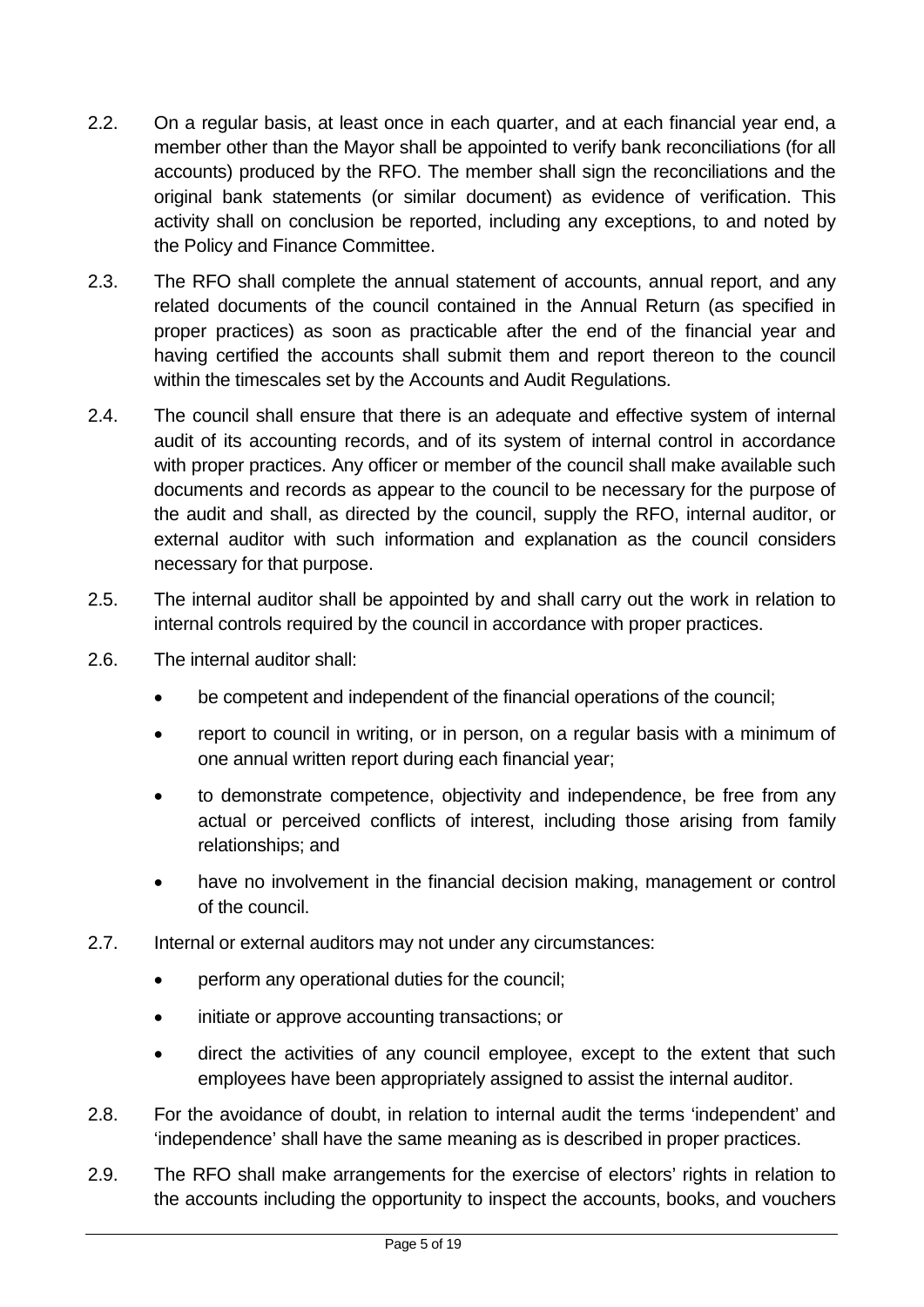and display or publish any notices and statements of account required by Audit Commission Act 1998, or any superseding legislation, and the Accounts and Audit Regulations.

2.10. The RFO shall, without undue delay, bring to the attention of all councillors any correspondence or report from internal or external auditors.

## <span id="page-5-0"></span>**3. ANNUAL ESTIMATES (BUDGET) AND FORWARD PLANNING**

- 3.1. Each committee shall review its three year forecast of revenue and capital receipts and payments. Having regard to the forecast, it shall thereafter formulate and submit proposals for the following financial year to the council not later than mid-October each year including any proposals for revising the forecast.
- 3.2. The RFO must each year, by no later than mid-November prepare detailed estimates of all receipts and payments including the use of reserves and all sources of funding for the following financial year in the form of a budget to be considered by the council.
- 3.3. The council shall consider annual budget proposals in relation to the council's three year forecast of revenue and capital receipts and payments including recommendations for the use of reserves and sources of funding and update the forecast accordingly.
- 3.4. The council shall fix the precept (council tax requirement), and relevant basic amount of council tax to be levied for the ensuing financial year not later than by the end of January each year. The RFO shall issue the precept to the billing authority and shall supply each member with a copy of the approved annual budget.
- 3.5. The approved annual budget shall form the basis of financial control for the ensuing year.

# <span id="page-5-1"></span>**4. BUDGETARY CONTROL AND AUTHORITY TO SPEND**

- 4.1. Expenditure on revenue items may be authorised up to the amounts included for that class of expenditure in the approved budget. This authority is to be determined by:
- the council for all items over £5,000;
- a duly delegated committee of the council for items over £500; or
- the Clerk, in conjunction with Mayor or Chairman of the appropriate committee, for any items below £500.

Such authority is to be evidenced by a Minute or by an authorisation slip duly signed by the Clerk, and where necessary also by the appropriate Chairman.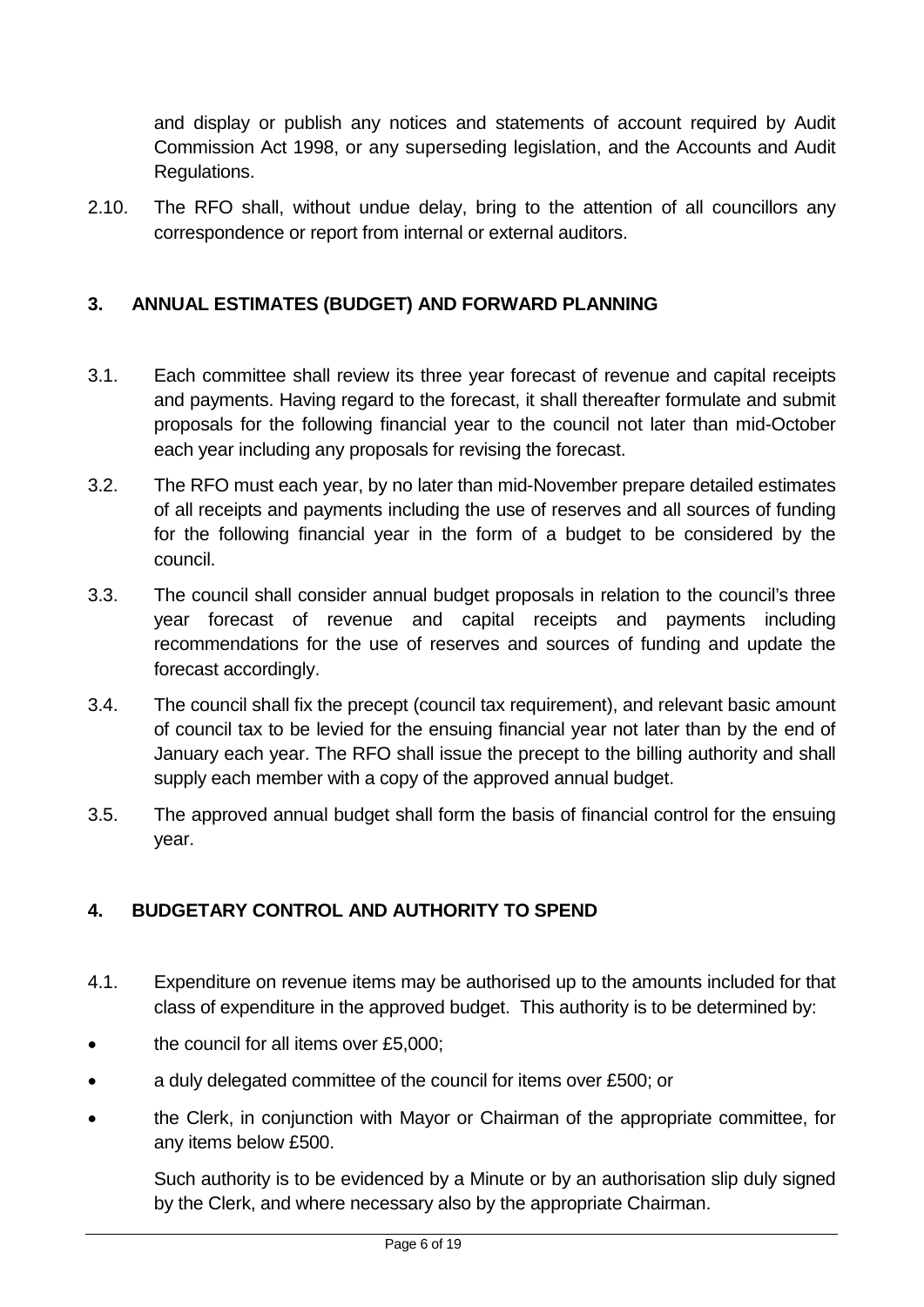Contracts may not be disaggregated to avoid controls imposed by these regulations.

- 4.2. No expenditure may be authorised that will exceed the amount provided in the revenue budget for that class of expenditure other than by resolution of the council, or duly delegated committee. During the budget year and with the approval of Policy and Finance Committee having considered fully the implications for public services, unspent and available amounts may be moved to other budget headings or to an earmarked reserve as appropriate ('virement').
- 4.3. Unspent provisions in the revenue or capital budgets for completed projects shall not be carried forward to a subsequent year.
- 4.4. The salary budgets are to be reviewed at least annually in October for the following financial year and such review shall be evidenced by a hard copy schedule signed by the Clerk and the Mayor or relevant committee. The RFO will inform committees of any changes impacting on their budget requirement for the coming year in good time.
- 4.5. In cases of extreme risk to the delivery of council services, the clerk may authorise revenue expenditure on behalf of the council which in the clerk's judgement it is necessary to carry out. Such expenditure includes repair, replacement or other work, whether or not there is any budgetary provision for the expenditure, subject to a limit of £1,500. The Clerk shall report such action to the Mayor as soon as possible and to the council as soon as practicable thereafter.
- 4.6. No expenditure shall be authorised in relation to any capital project and no contract entered into or tender accepted involving capital expenditure unless the council is satisfied that the necessary funds are available and the requisite borrowing approval has been obtained.
- 4.7. All capital works shall be administered in accordance with the council's standing orders and financial regulations relating to contracts.
- 4.8. The RFO shall provide the council with a statement of receipts and payments to date under each head of the budgets, comparing actual expenditure to the appropriate date against that planned as shown in the budget. These statements are to be prepared monthly and shall show explanations of material variances. For this purpose "material" shall be in excess of 15% of the budget.
- 4.9. Changes in earmarked reserves shall be approved by council as part of the budgetary control process.

# <span id="page-6-0"></span>**5. BANKING ARRANGEMENTS AND AUTHORISATION OF PAYMENTS**

5.1. The council's banking arrangements, including the bank mandate, shall be made by the RFO and approved by the council; banking arrangements may not be delegated to a committee. They shall be regularly reviewed for safety and efficiency.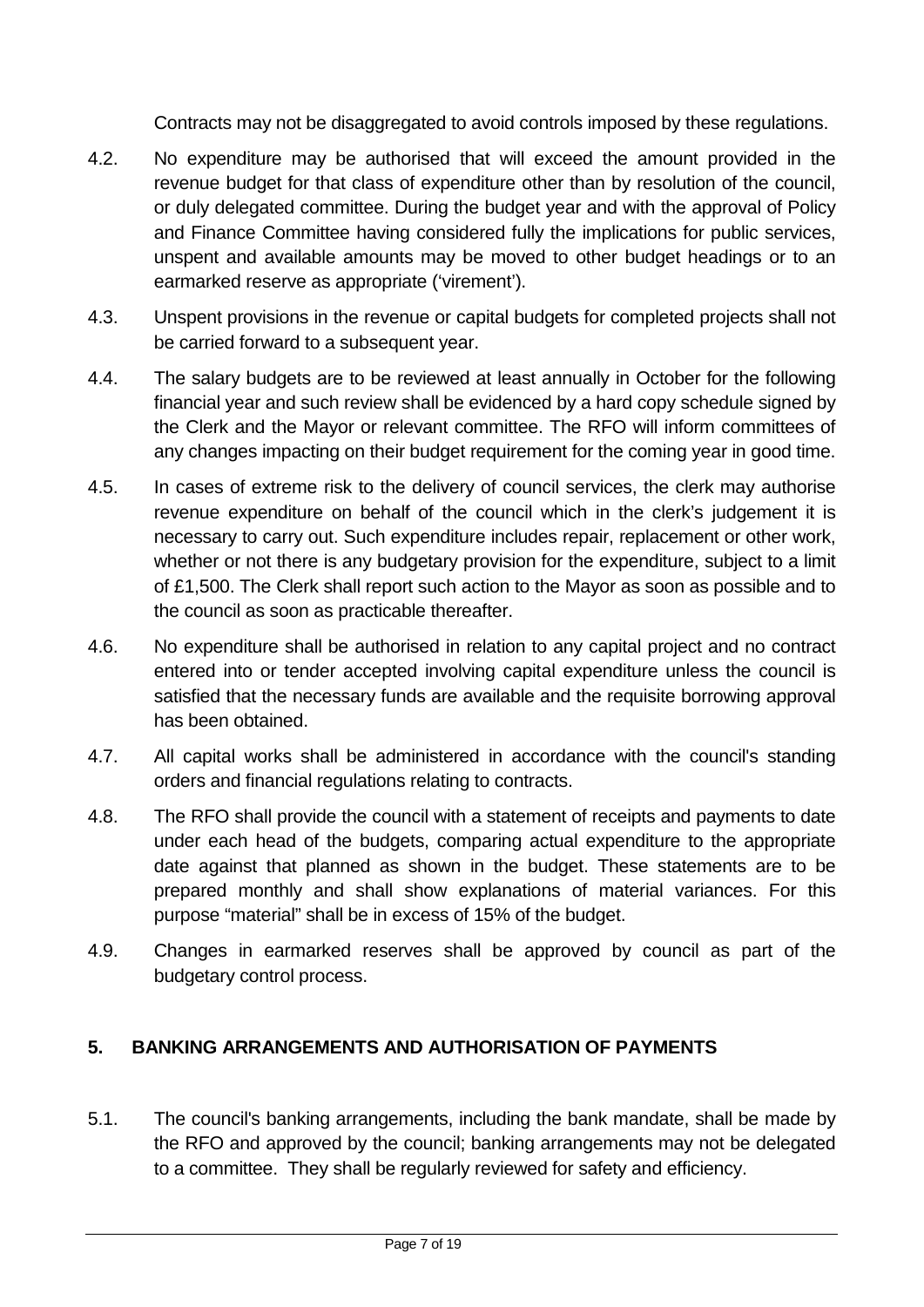- 5.2. The RFO shall prepare a schedule of payments requiring authorisation, forming part of the Agenda for the Meeting and, the latest Bank Chargecard statement, present the schedule to council. The council shall review the schedule for compliance and, having satisfied itself shall authorise payment by a resolution of the council. The approved schedule shall be ruled off and initialled by the Mayor. A detailed list of all payments shall be disclosed within or as an attachment to the minutes of the meeting at which payment was authorised. Personal payments (including salaries, wages, expenses and any payment made in relation to the termination of a contract of employment) may be summarised to remove public access to any personal information.
- 5.3. All invoices for payment shall be examined, verified and certified by the RFO to confirm that the work, goods or services to which each invoice relates has been received, carried out, examined and represents expenditure previously approved by the council.
- 5.4. The RFO shall examine invoices for arithmetical accuracy and analyse them to the appropriate expenditure heading.
- 5.5. The Clerk/RFO shall have delegated authority to authorise the payment of items in the following circumstances:
	- a) If a payment is necessary to avoid a charge to interest under the Late Payment of Commercial Debts (Interest) Act 1998, and the due date for payment is before the next scheduled Meeting of council, where the Clerk and RFO certify that there is no dispute or other reason to delay payment, provided that a list of such payments shall be submitted to the next appropriate meeting of council or the Policy and Finance committee;
	- b) An expenditure item authorised under 5.6 below (continuing contracts and obligations) provided that a list of such payments shall be submitted to the next appropriate meeting of council or the Policy and Finance committee; or
	- c) fund transfers within the councils banking arrangements in accordance with the Council's investment policy.
	- d) A payment charged to the Bank Chargecard up to a combined value of  $£1,000$ . This chargecard to be used for items where payment is required upfront before item can be ordered or transaction completed.
- 5.6. For each financial year the Clerk/RFO shall draw up a list of due payments which arise on a regular basis as the result of a continuing contract, statutory duty, or obligation (such as but not exclusively, Salaries, PAYE and NI, Superannuation Fund and regular maintenance contracts and the like for which council may authorise payment for the year provided that the requirements of regulation 4.1 (Budgetary Controls) are adhered to, provided also that a list of such payments shall be submitted to the next appropriate meeting of council.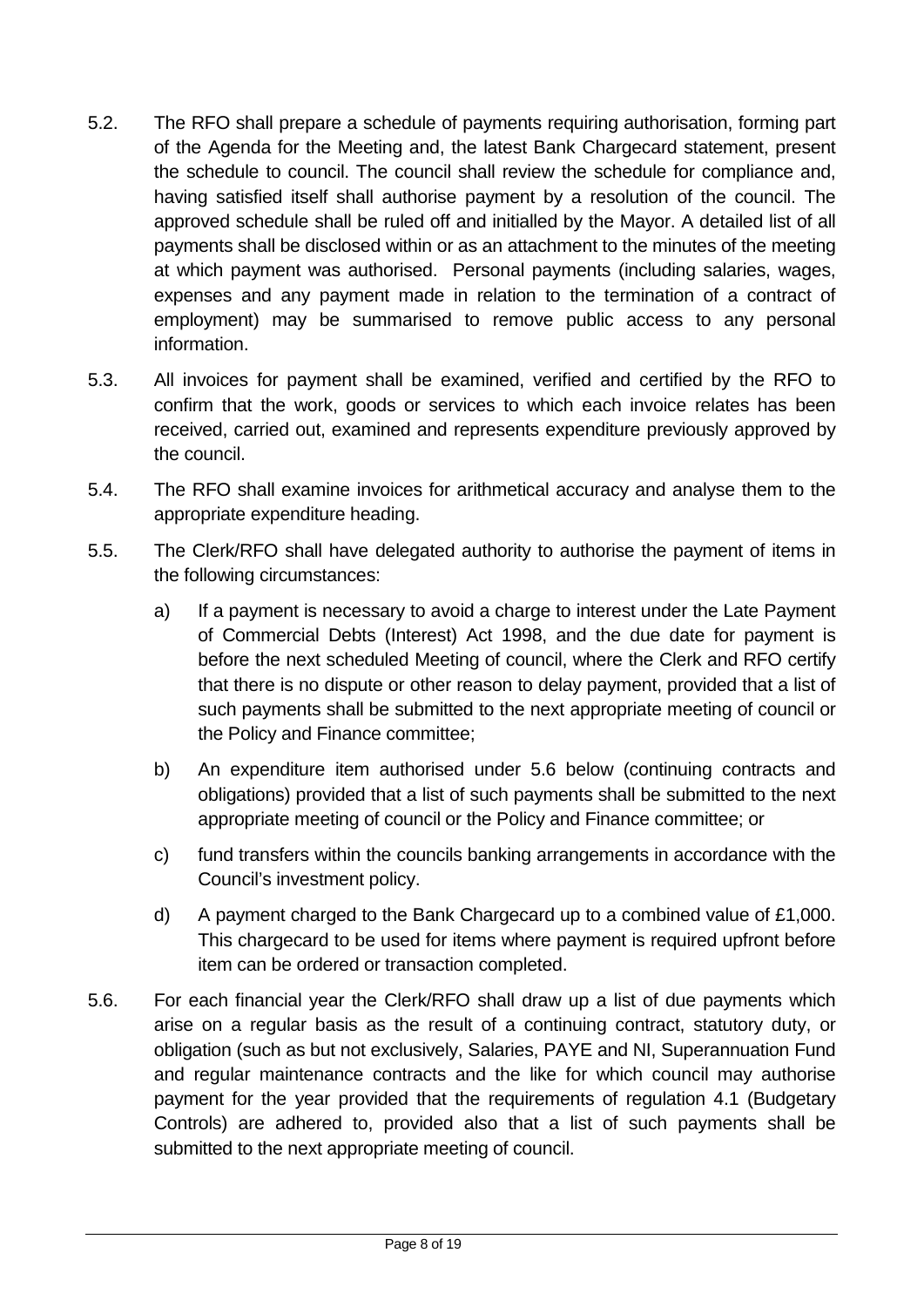- 5.7. A record of regular payments made under 5.6 above shall be drawn up and be signed by two members on each and every occasion when payment is authorised thus controlling the risk of duplicated payments being authorised and / or made.
- 5.8. In respect of grants the Policy and Finance committee shall approve expenditure within any limits set by council and in accordance with any Policy statement approved by council. Any Revenue or Capital Grant in excess of £5,000 shall before payment, be subject to ratification by resolution of the council.
- 5.9. Members are subject to the Code of Conduct that has been adopted by the council and shall comply with the Code and Standing Orders when a decision to authorise or instruct payment is made in respect of a matter in which they have a disclosable pecuniary or other interest, unless a dispensation has been granted.
- 5.10. The council will aim to rotate the duties of members in these Regulations so that onerous duties are shared out as evenly as possible over time.
- 5.11. Any changes in the recorded details of suppliers, such as bank account records, shall be approved in writing by a Member.

# <span id="page-8-0"></span>**6. INSTRUCTIONS FOR THE MAKING OF PAYMENTS**

- 6.1. The council will make safe and efficient arrangements for the making of its payments.
- 6.2. Following authorisation under Financial Regulation 5 above, the council, a duly delegated committee or, if so delegated, the Clerk or RFO shall give instruction that a payment shall be made.
- 6.3. All payments shall be effected by cheque, chargecard or other instructions to the council's bankers, or otherwise, in accordance with a resolution of Council or duly delegated Committee.
- 6.4. Cheques, chargecard or orders for payment drawn on the bank account in accordance with the schedule as presented to council shall be signed by two members of council in accordance with a resolution instructing that payment. If a member who is also a bank signatory has declared a disclosable pecuniary interest. or has any other interest, in the matter in respect of which the payment is being made, that Councillor shall be required to consider Standing Orders, and thereby determine whether it is appropriate and / or permissible to be a signatory to the transaction in question.
- 6.5. To indicate agreement of the details shown on the cheque or order for payment with the counterfoil and the invoice or similar documentation, the signatories shall each also initial the cheque counterfoil.
- 6.6. Cheques, chargecard or orders for payment shall not normally be presented for signature other than at a council or committee meeting (including immediately before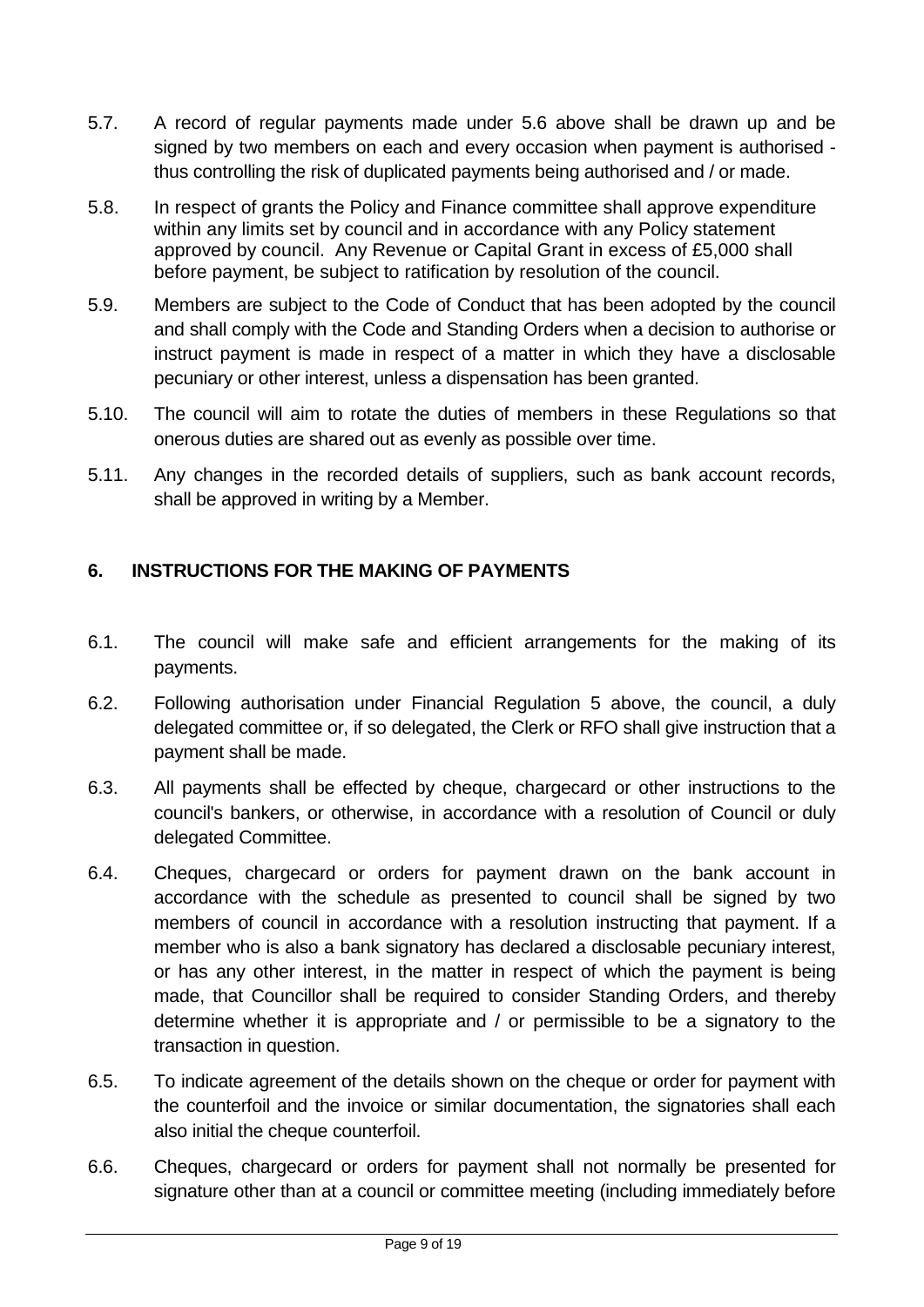or after such a meeting). Any signatures obtained away from such meetings shall be reported to the council at the next convenient meeting.

- 6.7. If thought appropriate by the council, payment for utility supplies (energy, telephone and water) and any National Non-Domestic Rates may be made by variable Direct Debit provided that the instructions are signed by two members and any payments are reported to council as made. The approval of the use of a variable Direct Debit shall be renewed by resolution of the council at least every two years.
- 6.8. If thought appropriate by the council, payment for certain items (principally Salaries) may be made by Banker's Standing Order provided that the instructions are signed, or otherwise evidenced by two members are retained and any payments are reported to council as made. The approval of the use of a Banker's Standing Order shall be renewed by resolution of the council at least every two years.
- 6.9. If thought appropriate by the council, payment for certain items may be made by BACS, CHAPS or chargecard methods provided that the instructions for each payment are signed, or otherwise evidenced, by two authorised bank signatories are retained and any payments are reported to council as made. The approval of the use of BACS,CHAPS or chargecard shall be renewed by resolution of the council at least every two years.
- 6.10. If thought appropriate by the council, payment for certain items may be made by internet banking transfer provided evidence is retained showing which members approved the payment. All internet banking transfers are entered online by the Responsible Finance Officer and electronically approved by two signatures before payment can be made.
- 6.11. Where a computer requires use of a personal identification number (PIN) or other password(s), for access to the council's records on that computer, a note shall be made of the PIN and Passwords and shall be handed to and retained by the Mayor in a sealed dated envelope. This envelope may not be opened other than in the presence of two other councillors. After the envelope has been opened, in any circumstances, the PIN and / or passwords shall be changed as soon as practicable. The fact that the sealed envelope has been opened, in whatever circumstances, shall be reported to all members immediately and formally to the next available meeting of the council. This will not be required for a member's personal computer used only for remote authorisation of bank payments.
- 6.12. No employee or councillor shall disclose any PIN or password, relevant to the working of the council or its bank accounts, to any person not authorised in writing by the council or a duly delegated committee.
- 6.13. Regular back-up copies of the records on any computer shall be made and shall be stored securely away from the computer in question, and preferably off site.
- 6.14. The council, and any members using computers for the council's financial business, shall ensure that anti-virus, anti-spyware and firewall, software with automatic updates, together with a high level of security, is used.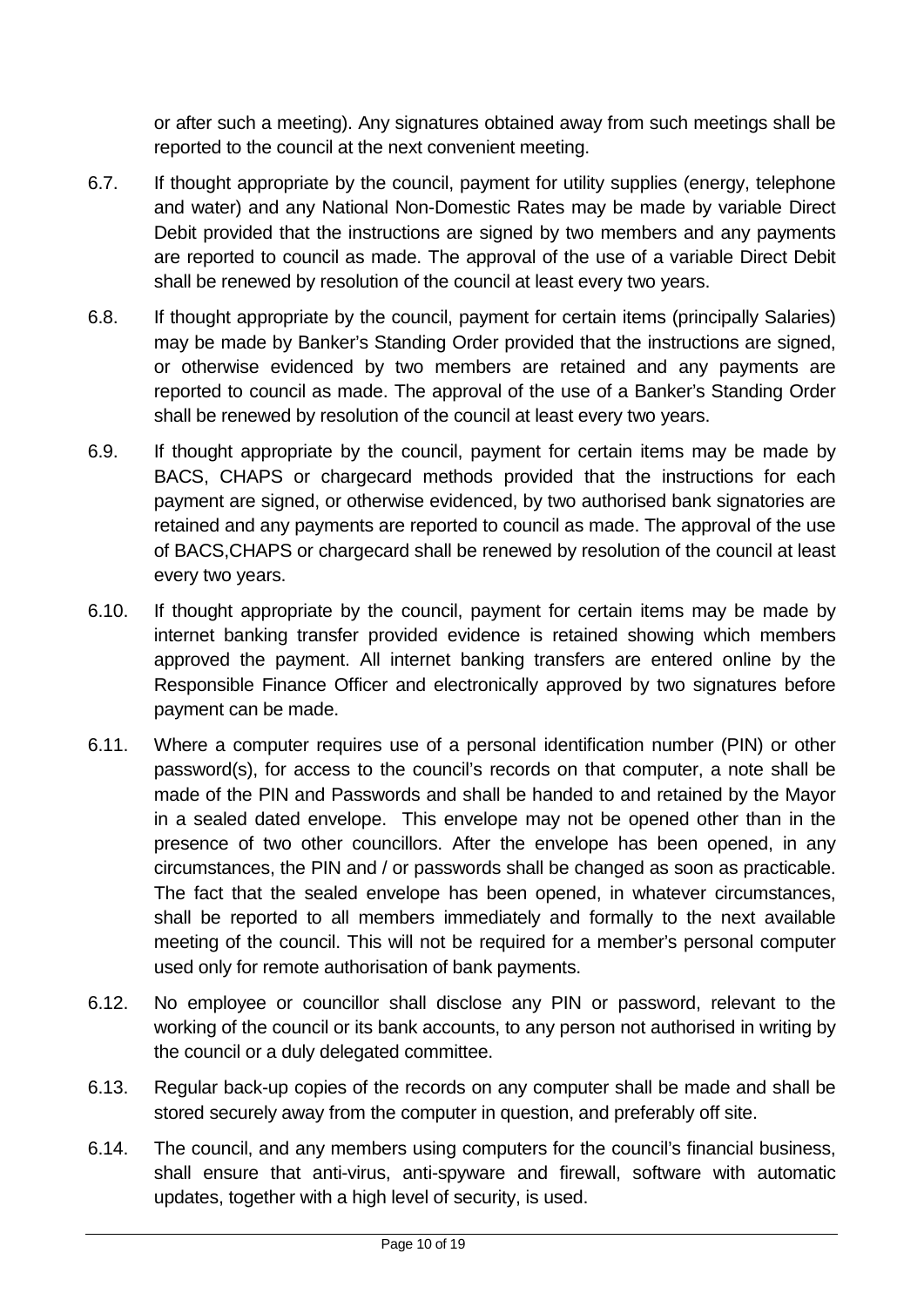- 6.15. Where internet banking arrangements are made with any bank, the Clerk/RFO shall be appointed as the Service Administrator. The Bank Mandate approved by the council shall identify a number of councillors who will be authorised to approve transactions on those accounts. The bank mandate will state clearly the amounts of payments that can be instructed by the use of the Service Administrator alone, or by the Service Administrator with a stated number of approvals.
- 6.16. Access to any internet banking accounts will be directly to the access page (which may be saved under "favourites"), and not through a search engine or e-mail link. Remembered or saved passwords facilities must not be used on any computer used for council banking work. Breach of this Regulation will be treated as a very serious matter under these regulations.
- 6.17. Changes to account details for suppliers, which are used for internet banking may only be changed on written hard copy notification by the supplier and supported by hard copy authority for change signed by the Clerk. A programme of regular checks of standing data with suppliers will be followed.
- 6.18. Any Debit Card issued for use will be specifically restricted to the Clerk/ RFO and will also be restricted to a single transaction maximum value of £500 unless authorised by council or Policy and Finance committee in writing before any order is placed.
- 6.19. A pre-paid debit card may be issued to employees with varying limits. These limits will be set by the Policy and Finance committee. Transactions and purchases made will be reported to the Policy and Finance committee and authority for topping-up shall be at the discretion of the Policy and Finance committee.
- 6.20. Any corporate chargecard or trade card account opened by the council will be specifically restricted to use by the Clerk/RFO and shall be subject to automatic payment in full at each month-end. A limit of £1000 will be applied to any corporate chargecard. Personal credit or debit cards of members or staff shall not be used under any circumstances.
- 6.21. The RFO may provide petty cash to officers for the purpose of defraying operational and other expenses. Vouchers for payments made shall be forwarded to the RFO with a claim for reimbursement.
	- a) The RFO shall maintain a petty cash float of **£208.03** for the purpose of defraying operational and other expenses. Vouchers for payments made from petty cash shall be kept to substantiate the payment.
	- b) Income received must not be paid into the petty cash float but must be separately banked, as provided elsewhere in these regulations.
	- c) Payments to maintain the petty cash float shall be shown separately on the schedule of payments presented to council under 5.2 above.

# <span id="page-10-0"></span>**7. PAYMENT OF SALARIES**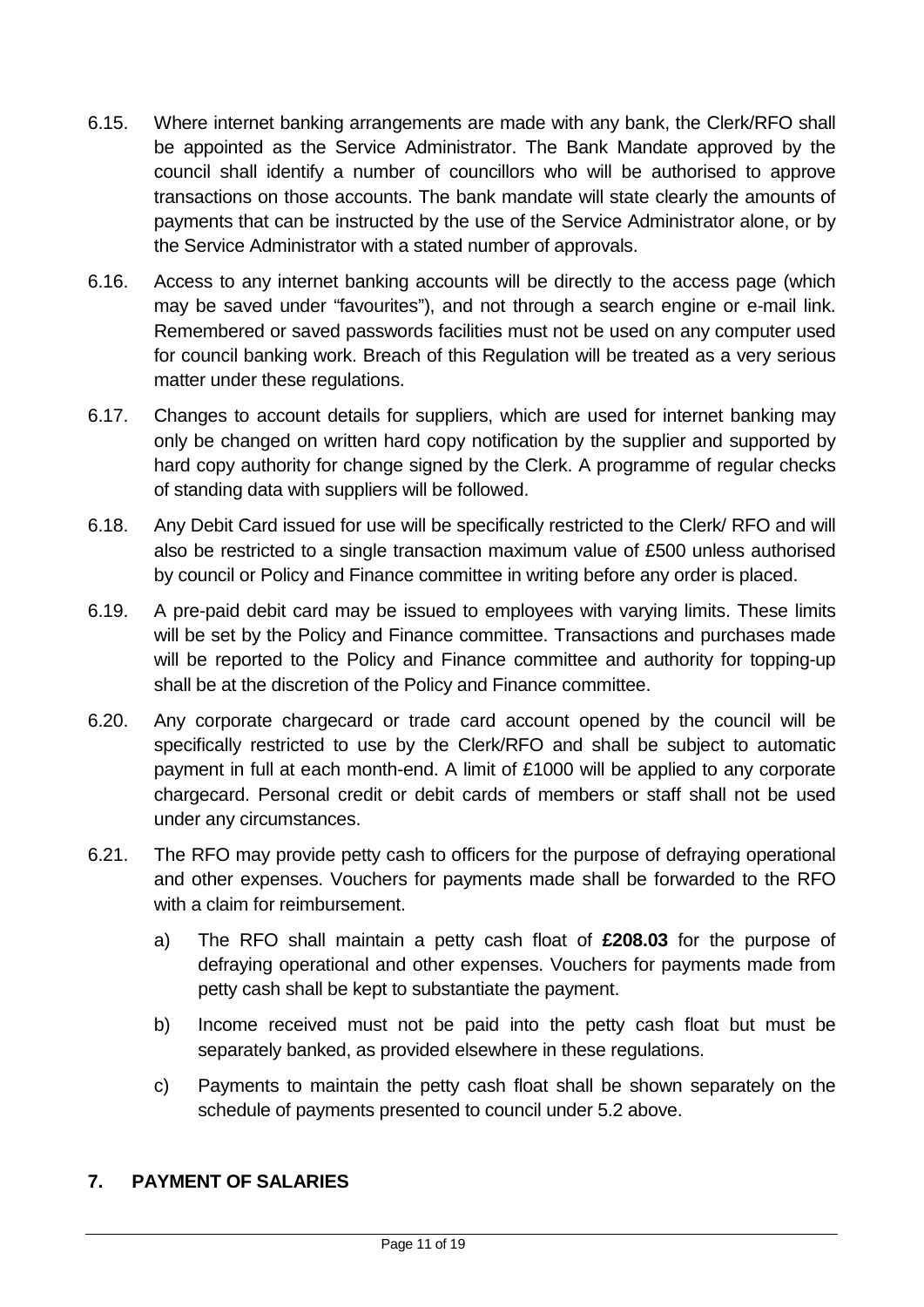- 7.1. As an employer, the council shall make arrangements to meet fully the statutory requirements placed on all employers by PAYE and National Insurance legislation. The payment of all salaries shall be made in accordance with payroll records and the rules of PAYE and National Insurance currently operating, and salary rates shall be as agreed by council, or duly delegated committee.
- 7.2. Payment of salaries and payment of deductions from salary such as may be required to be made for tax, national insurance and pension contributions, or similar statutory or discretionary deductions must be made in accordance with the payroll records and on the appropriate dates stipulated in employment contracts, provided that each payment is reported to the next available council meeting, as set out in these regulations above.
- 7.3. No changes shall be made to any employee's pay, emoluments, or terms and conditions of employment without the prior consent of the Staff Committee.
- 7.4. Each and every payment to employees of net salary and to the appropriate creditor of the statutory and discretionary deductions shall be recorded in a separate confidential record (confidential cash book). This confidential record is not open to inspection or review (under the Freedom of Information Act 2000 or otherwise) other than:
	- a) by any councillor who can demonstrate a need to know;
	- b) by the internal auditor;
	- c) by the external auditor; or
	- d) by any person authorised under Audit Commission Act 1998, or any superseding legislation.
- 7.5. The total of such payments in each calendar month shall be reported with all other payments as made as may be required under these Financial Regulations, to ensure that only payments due for the period have actually been paid.
- 7.6. An effective system of personal performance management should be maintained for the senior officers.
- 7.7. Any termination payments shall be supported by a clear business case and reported to the council. Termination payments shall only be authorised by council.
- 7.8. Before employing interim staff the council must consider a full business case.
- 7.9. The pay and conditions of service of existing employees of the Council shall be reviewed in October each year, in line with nationally recognised guidance.
- 7.10. All time sheets shall be certified by or on behalf of the Clerk/RFO, apart from the Clerk/RFO whose timesheets shall be certified by the Mayor or Deputy Mayor.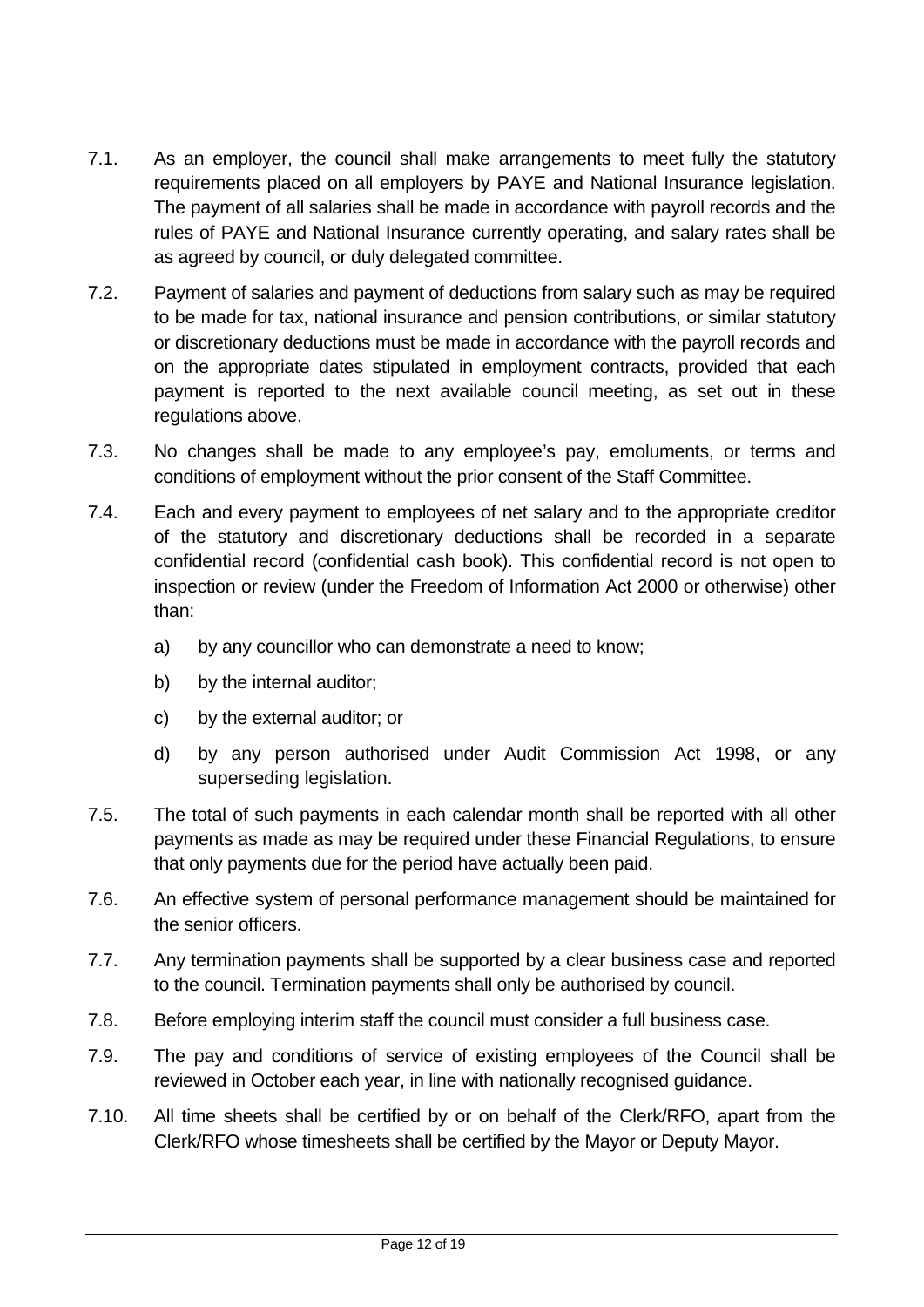## <span id="page-12-0"></span>**8. LOANS AND INVESTMENTS**

- 8.1. All borrowings shall be effected in the name of the council, after obtaining any necessary borrowing approval. Any application for borrowing approval shall be approved by Council as to terms and purpose. The application for Borrowing Approval, and subsequent arrangements for the Loan shall only be approved by full council.
- 8.2. Any financial arrangement which does not require formal Borrowing Approval from the Secretary of State (such as Hire Purchase or Leasing of tangible assets) shall be subject to approval by the full council. In each case a report in writing shall be provided to council in respect of value for money for the proposed transaction.
- 8.3. The council will arrange with the council's Banks and Investment providers for the Mayor and Deputy Mayor to have read-only access to online bank statements.
- 8.4. All loans and investments shall be negotiated in the name of the Council and shall be for a set period in accordance with council policy.
- 8.5. The council shall maintain an Investment Policy which shall be in accordance with relevant regulations, proper practices and guidance. The Policy shall be reviewed by the council at least annually.
- 8.6. All investments of money under the control of the council shall be in the name of the council.
- 8.7. All investment certificates and other documents relating thereto shall be retained in the custody of the RFO.
- 8.8. Payments in respect of short term or long term investments, including transfers between bank accounts held in the same bank, or branch, shall be made in accordance with Regulation 5 (Authorisation of payments) and Regulation 6 (Instructions for payments).

#### <span id="page-12-1"></span>**9. INCOME**

- 9.1. The collection of all sums due to the council shall be the responsibility of and under the supervision of the RFO.
- 9.2. Particulars of all charges to be made for work done, services rendered or goods supplied shall be agreed annually by the council, notified to the RFO and the RFO shall be responsible for the collection of all accounts due to the council.
- 9.3. The council will review all fees and charges at least annually, following a report of the Clerk.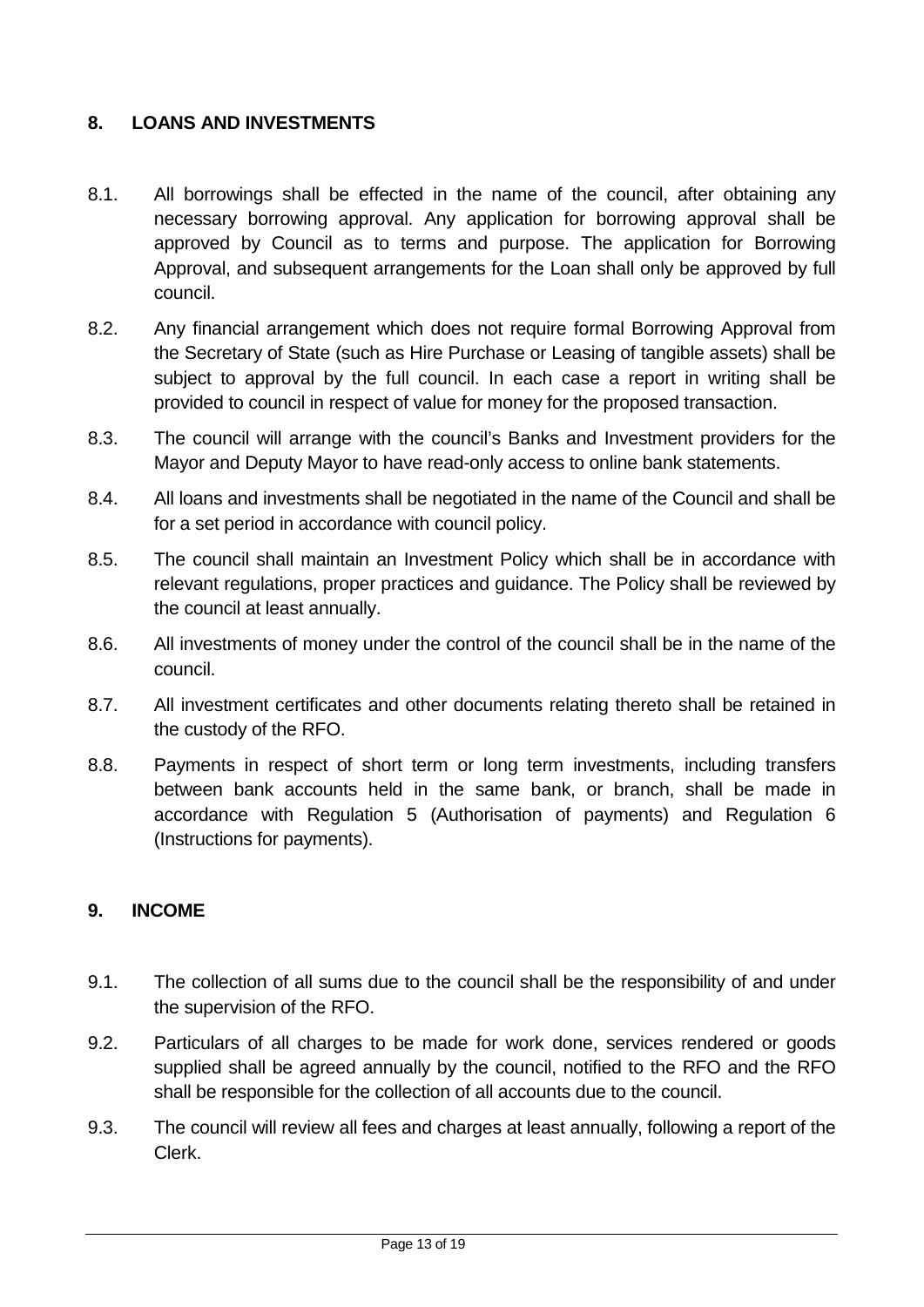- 9.4. Any sums found to be irrecoverable and any bad debts shall be reported to the Policy and Finance Committee and shall be written off in the year.
- 9.5. All sums received on behalf of the council shall be banked intact as directed by the RFO. In all cases, all receipts shall be deposited with the council's bankers with such frequency as the RFO considers necessary.
- 9.6. The origin of each receipt shall be entered on the paying-in slip.
- 9.7. Personal cheques shall not be cashed out of money held on behalf of the council.
- 9.8. The RFO shall promptly complete any VAT Return that is required. Any repayment claim due in accordance with VAT Act 1994 section 33 shall be made at least quarterly via the HMRC website.
- 9.9. Where any significant sums of cash are regularly received by the council, the RFO shall take such steps as are agreed by the council or required by the Council's insurers to ensure that more than one person is present when the cash is counted in the first instance, that there is a reconciliation to some form of control such as ticket issues, and that appropriate care is taken in the security and safety of individuals banking such cash.
- 9.10. Any income arising which is the property of a charitable trust shall be paid into a charitable bank account. Instructions for the payment of funds due from the charitable trust to the council (to meet expenditure already incurred by the authority) will be given by the Managing Trustees of the charity meeting separately from any council meeting (see also Regulation 16 below).

#### <span id="page-13-0"></span>**10. ORDERS FOR WORK, GOODS AND SERVICES**

- 10.1. An official order or letter shall be issued for all work, goods and services unless a formal contract is to be prepared or an official order would be inappropriate. Copies of orders shall be retained.
- 10.2. Order books shall be controlled by the RFO.
- 10.3. All members and Officers are responsible for obtaining value for money at all times. An officer issuing an official order shall ensure as far as reasonable and practicable that the best available terms are obtained in respect of each transaction, usually by obtaining three or more quotations or estimates from appropriate suppliers, subject to any *de minimis* provisions in Regulation 11.1 below.
- 10.4. A member may not issue an official order or make any contract on behalf of the council.
- 10.5. The RFO shall verify the lawful nature of any proposed purchase before the issue of any order, and in the case of new or infrequent purchases or payments, the RFO shall ensure that the statutory authority shall be reported to the meeting at which the order is approved so that the Minutes can record the power being used.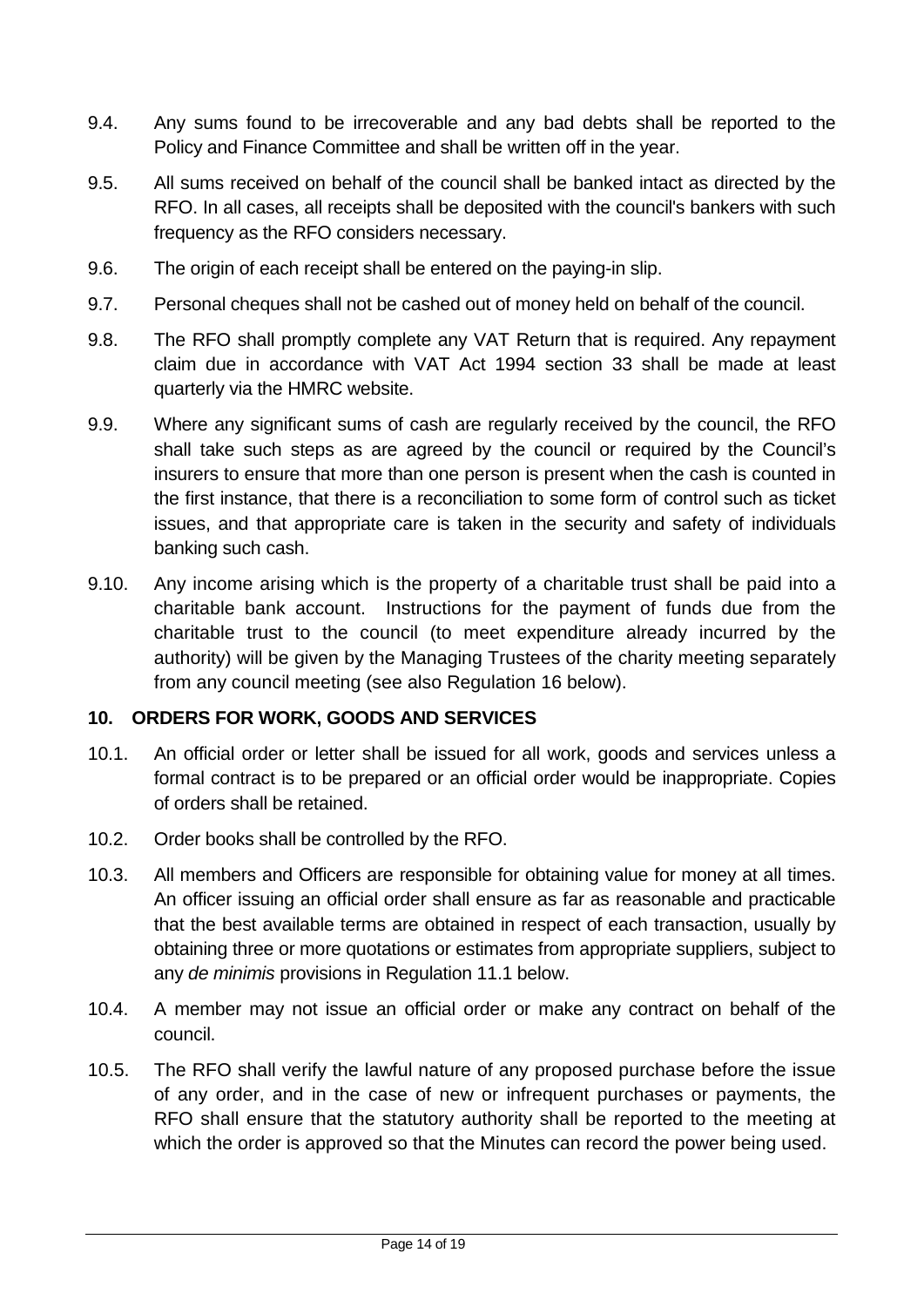# <span id="page-14-0"></span>**11. CONTRACTS**

- 11.1. Procedures as to contracts are laid down as follows:
	- a. Every contract shall comply with these financial regulations, and no exceptions shall be made otherwise than in an emergency provided that this regulation need not apply to contracts which relate to items (i) to (vi) below:
		- i. for the supply of gas, electricity, water, sewerage and telephone services;
		- ii. for specialist services such as are provided by solicitors, accountants, surveyors and planning consultants;
		- iii. for work to be executed or goods or materials to be supplied which consist of repairs to or parts for existing machinery or equipment or plant;
		- iv. for work to be executed or goods or materials to be supplied which constitute an extension of an existing contract by the Council;
		- v. for additional audit work of the external Auditor up to an estimated value of £750 (in excess of this sum the Clerk/RFO shall act after consultation with the Mayor and Deputy Mayor of council); and
		- vi. for goods or materials proposed to be purchased which are proprietary articles and / or are only sold at a fixed price.
	- b. Where it is intended to enter into a contract exceeding £25,000 in value for the supply of goods or materials or for the execution of works or specialist services other than such goods, materials, works or specialist services as are excepted as set out in paragraph (a) the Clerk shall invite quotation (£25k tenders (£60k) from at least three firms to be taken from the appropriate approved list and shall be procured on the basis of a formal tender process as follows:
		- i. a public notice of intention to place a contract to be placed on the town council website and Government Contract Finder website
		- ii. a specification of the goods, materials, services and the execution of works shall be drawn up;
		- iii. tenders are to be sent, in a sealed marked envelope, to the Proper Officer by a stated date and time;
		- iv. tenders submitted are to be opened, after the stated closing date and time, by the Proper Officer and at least one member of the Council;
		- v. tenders are then to be assessed and reported to the appropriate meeting of Council or Committee.
		- vi) When a contract is awarded the Proper Officer must publish on the Government Contract Finder website the information set out in Regulation 112 of the Public Contracts Regulations 2015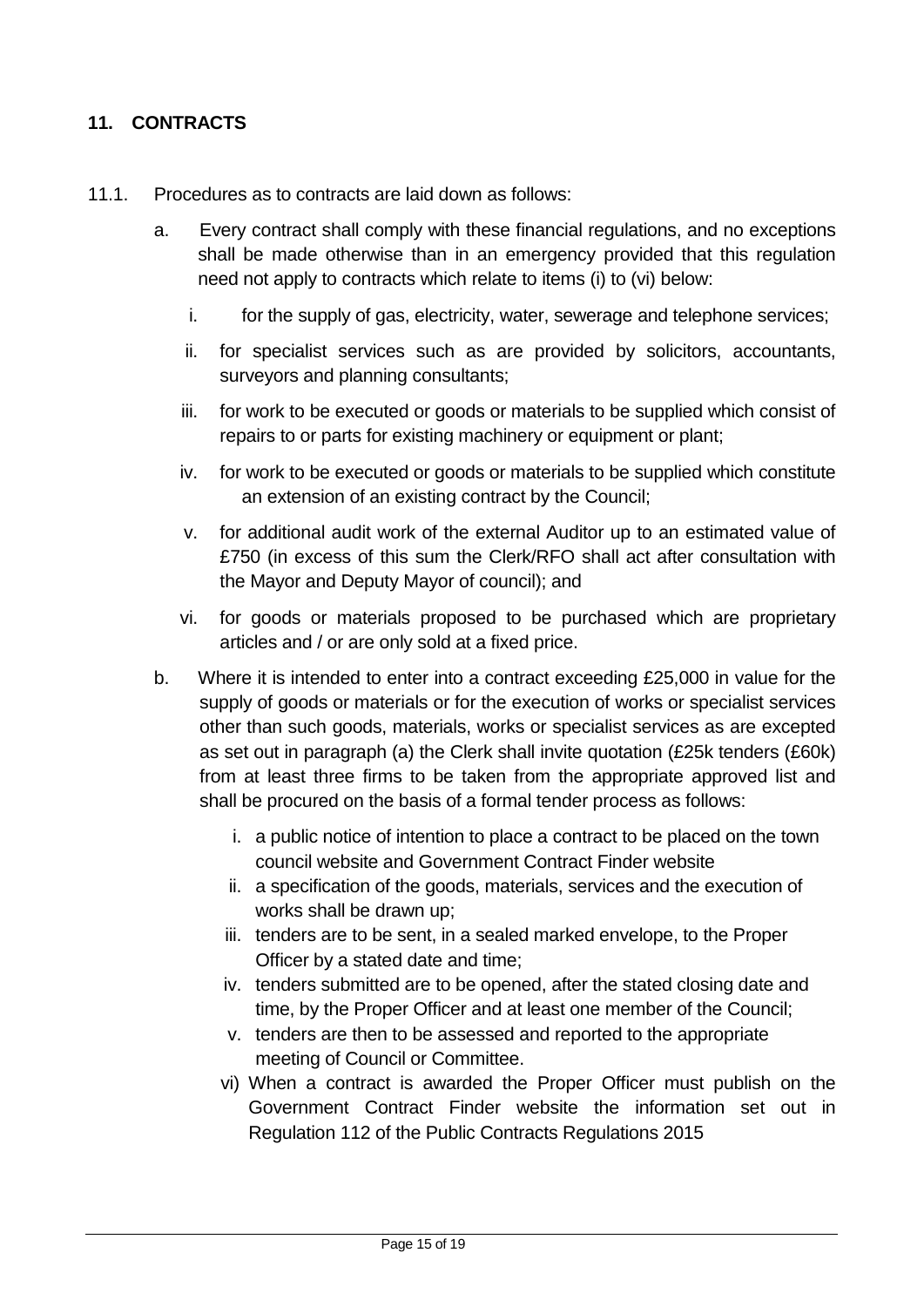- c. When applications are made to waive financial regulations relating to contracts to enable a price to be negotiated without competition the reason shall be embodied in a recommendation to the council.
- d. Such invitation to tender shall state the general nature of the intended contract and the Clerk shall obtain the necessary technical assistance to prepare a specification in appropriate cases. The invitation shall in addition state that tenders must be addressed to the Clerk in the ordinary course of post. Each tendering firm shall be supplied with a specifically marked envelope in which the tender is to be sealed and remain sealed until the prescribed date for opening tenders for that contract.
- e. All sealed tenders shall be opened at the same time on the prescribed date by the Clerk in the presence of at least one member of council.
- f. If less than three tenders are received for contracts above £60,000 or if all the tenders are identical the council may make such arrangements as it thinks fit for procuring the goods or materials or executing the works.
- g. Any invitation to tender issued under this regulation shall be subject to Standing Order 18, and shall refer to the terms of the Bribery Act 2010.
- h. When it is to enter into a contract of less than £60,000 in value for the supply of goods or materials or for the execution of works or specialist services other than such goods, materials, works or specialist services as are excepted as set out in paragraph (a) the Clerk/RFO shall obtain 3 quotations (priced descriptions of the proposed supply); where the value is below £3,000 and above £100 the Clerk/RFO shall strive to obtain 3 estimates. Otherwise, Regulation 10.3 above shall apply.
	- i. The council shall not be obliged to accept the lowest or any tender, quote or estimate.
	- j. Should it occur that the council, or duly delegated committee, does not accept any tender, quote or estimate, the work is not allocated and the council requires further pricing, provided that the specification does not change, no person shall be permitted to submit a later tender, estimate or quote who was present when the original decision making process was being undertaken.
	- k. The European Union Procurement Directive shall apply and the terms of the Public Contracts Regulations 2015 and the Utilities Contracts Regulations 2006 including thresholds shall be followed.

# <span id="page-15-0"></span>**12. PAYMENTS UNDER CONTRACTS FOR BUILDING OR OTHER CONSTRUCTION WORKS**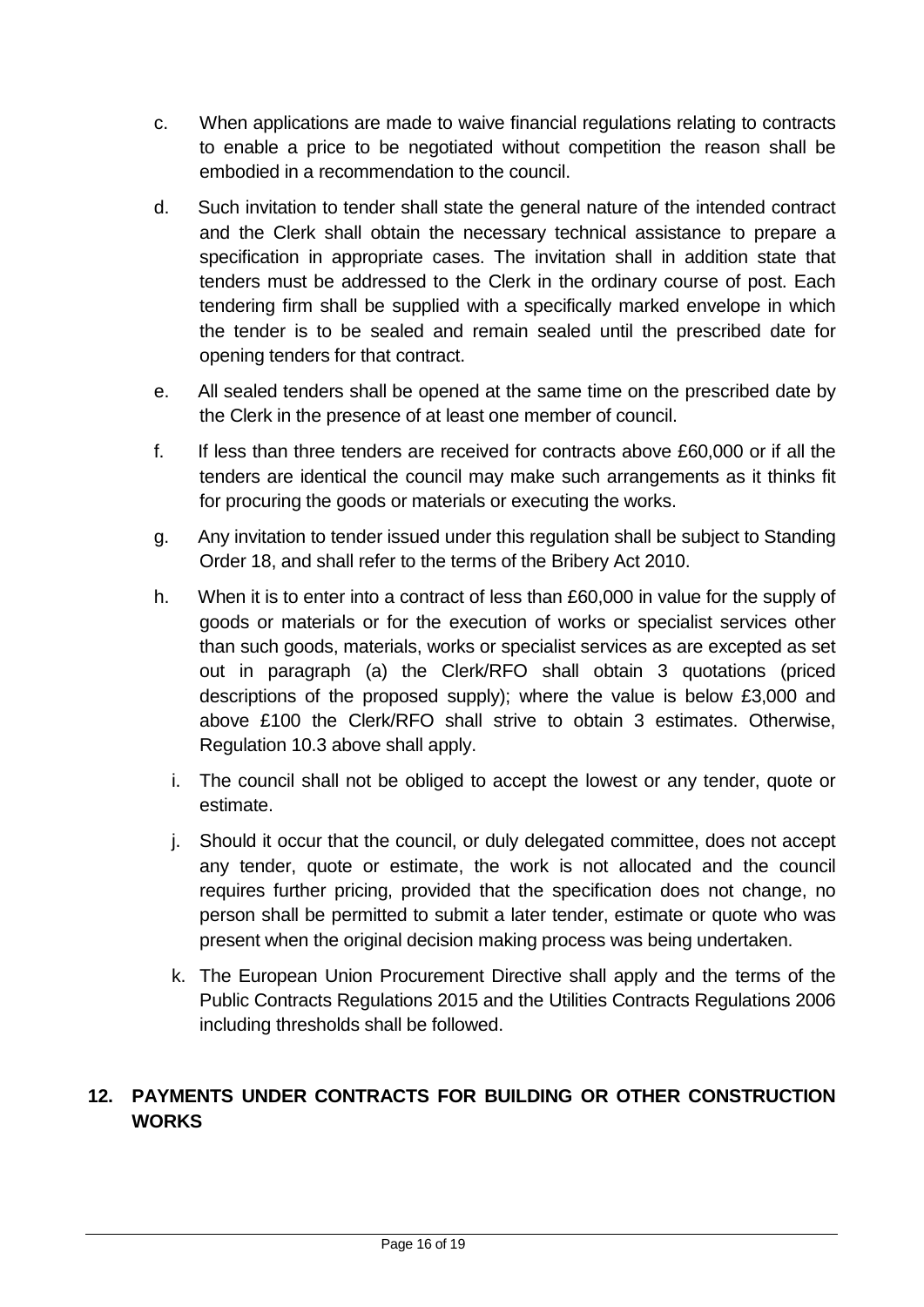- 12.1. Payments on account of the contract sum shall be made within the time specified in the contract by the RFO upon authorised certificates of the architect or other consultants engaged to supervise the contract (subject to any percentage withholding as may be agreed in the particular contract).
- 12.2. Where contracts provide for payment by instalments the RFO shall maintain a record of all such payments. In any case where it is estimated that the total cost of work carried out under a contract, excluding agreed variations, will exceed the contract sum of 5% or more a report shall be submitted to the council.
- 12.3. Any variation to a contract or addition to or omission from a contract must be approved by the council and Clerk to the contractor in writing, the council being informed where the final cost is likely to exceed the financial provision.

# <span id="page-16-0"></span>**13. STORES AND EQUIPMENT**

- 13.1. The officer in charge of each section shall be responsible for the care and custody of stores and equipment in that section.
- 13.2. Delivery Notes shall be obtained in respect of all goods received into store or otherwise delivered and goods must be checked as to order and quality at the time delivery is made.
- 13.3. Stocks shall be kept at the minimum levels consistent with operational requirements.
- 13.4. The RFO shall be responsible for periodic checks of stocks and stores at least annually.

# <span id="page-16-1"></span>**14. ASSETS, PROPERTIES AND ESTATES**

- 14.1. The Clerk shall make appropriate arrangements for the custody of all title deeds and Land Registry Certificates of properties held by the council. The RFO shall ensure a record is maintained of all properties held by the council, recording the location, extent, plan, reference, purchase details, nature of the interest, tenancies granted, rents payable and purpose for which held in accordance with Accounts and Audit Regulations.
- 14.2. No tangible moveable property shall be purchased or otherwise acquired, sold, leased or otherwise disposed of, without the authority of the council, together with any other consents required by law, save where the estimated value of any one item of tangible movable property does not exceed £250.
- 14.3. No real property (interests in land) shall be sold, leased or otherwise disposed of without the authority of the council, together with any other consents required by law, In each case a Report in writing shall be provided to council in respect of valuation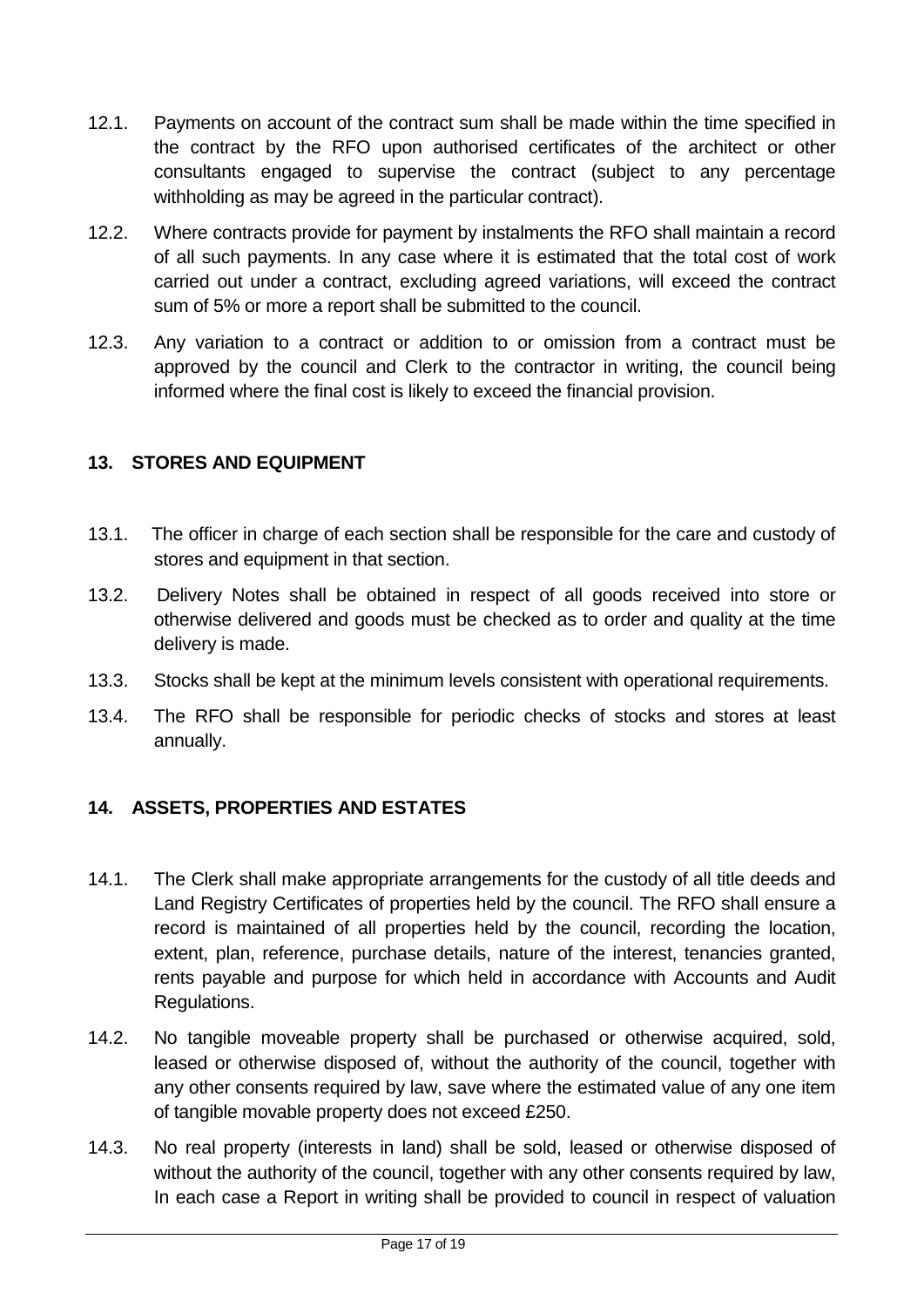and surveyed condition of the property (including matters such as planning permissions and covenants) together with a proper business case (including an adequate level of consultation with the electorate).

- 14.4. No real property (interests in land) shall be purchased or acquired without the authority of the full council. In each case a Report in writing shall be provided to council in respect of valuation and surveyed condition of the property (including matters such as planning permissions and covenants) together with a proper business case (including an adequate level of consultation with the electorate).
- 14.5. Subject only to the limit set in Reg. 14.2 above, no tangible moveable property shall be purchased or acquired without the authority of the full council. In each case a Report in writing shall be provided to council with a full business case.
- 14.6. The RFO shall ensure that an appropriate and accurate Register of Assets and Investments is kept up to date. The continued existence of tangible assets shown in the Register shall be verified at least annually, possibly in conjunction with a health and safety inspection of assets.

# <span id="page-17-0"></span>**15. INSURANCE**

- 15.1. Following the annual risk assessment (per Financial Regulation 17), the Clerk/RFO shall effect all insurances and negotiate all claims on the council's insurers.
- 15.2. The Clerk shall give prompt notification to the RFO of all new risks, properties or vehicles which require to be insured and of any alterations affecting existing insurances.
- 15.3. The RFO shall keep a record of all insurances effected by the council and the property and risks covered thereby and annually review it.
- 15.4. The RFO shall be notified of any loss liability or damage or of any event likely to lead to a claim, and shall report these to council at the next available meeting.
- 15.5. All appropriate members and employees of the council shall be included in a suitable form of security or fidelity guarantee insurance which shall cover the maximum risk exposure as determined annually by the council, or duly delegated committee.

### <span id="page-17-1"></span>**16. CHARITIES**

16.1. Where the council is sole managing trustee of a charitable body the Clerk and RFO shall ensure that separate accounts are kept of the funds held on charitable trusts and separate financial reports made in such form as shall be appropriate, in accordance with Charity Law and legislation, or as determined by the Charity